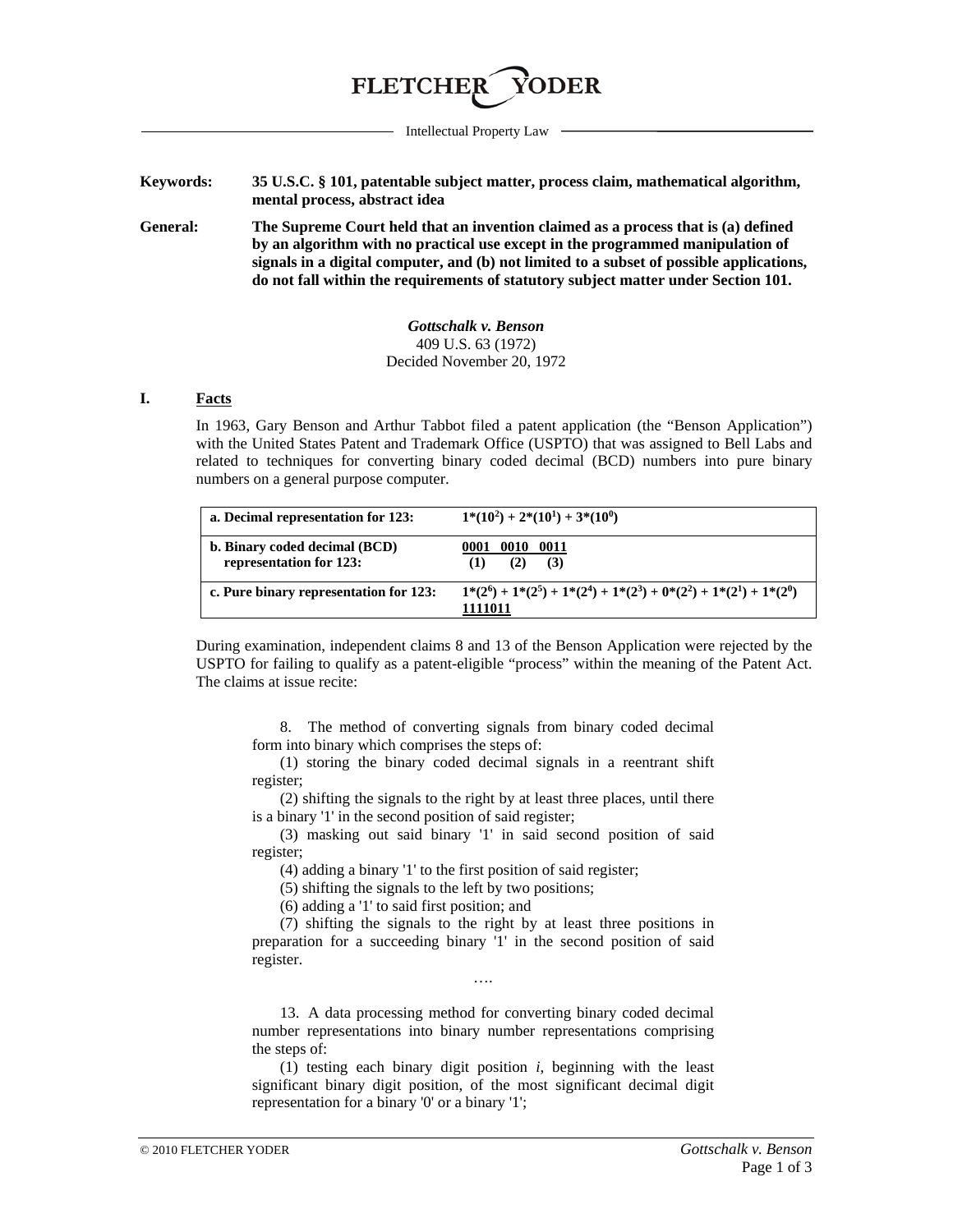(2) if a binary '0' is detected, repeating step (1) for the next least significant binary digit position of said most significant decimal digit representation;

(3) if a binary '1' is detected, adding a binary '1' at the  $(i+1)$ <sup>th</sup> and  $(i+3)$ th least significant binary digit positions of the next lesser significant decimal digit representation, and repeating step (1) for the next least significant binary digit position of said most significant decimal digit representation;

(4) upon exhausting the binary digit positions of said most significant decimal digit representation, repeating steps (1) through (3) for the next lesser significant decimal digit representation as modified by the previous execution of steps (1) through (3); and

(5) repeating steps (1) through (4) until the second least significant decimal digit representation has been so processed.

Benson subsequently appealed the rejection of these claims to the Board of Patent Appeals and Interferences, which ultimately affirmed the Examiner's rejection. Benson then appealed to the Court of Customs and Patent Appeals (CCPA), which reversed the Board's decision and held that independent claims 8 and 13 did qualify as patent-eligible processes under Section 101. Thereafter, Robert Gottschalk, the Commissioner of Patents, filed a petition for a writ of certiorari to the U.S. Supreme Court. Numerous briefs were filed by the parties and various *amici curiae* were also filed covering a variety of policy arguments.

## **II. Issue**

Did the CCPA err in holding that the processes claimed in the Benson Application qualified as statutory subject matter under Section 101?

## **III. Discussion**

Yes. The Court held that the rejected claims of the Benson Application were directed to processes that were not patentable subject matter, as they essentially claim a mathematical algorithm that was "abstract" in the sense that it had no substantial practical application except in connection with a digital computer. The Court noted that because Benson's claims were not limited to any particular type of programmable digital computer and neither involved special purpose implementing machinery nor a transformation of substances, allowing such a claim to issue would effectively preclude others from using this mathematical algorithm in any currently known or future invention in any field. For instance, the Court noted that the "processes" claimed by Benson were so "abstract and sweeping" that they could cover known uses of BCD-to-binary conversion (e.g., train operation, legal research, data verification, etc.) as well as unknown uses, and could be performed using any existing or later-invented machine.

In reaching the foregoing conclusion, the Court analyzed Benson's claims in view of the holding in several earlier cases. First, the Court looked at *Mackay Radio and Telegraph Co. v. Radio Corp. of America*, 306, U.S. 86 (1939), which generally held that mathematical expressions by themselves are not patentable.

Next, the Court discussed a set of cases in a manner with seems to "loosely" establish what is now commonly referred to as the "machine-or-transformation test." First, Court explored the holdings from *O'Reilly v. Morse*, 56 U.S. 62 (1853) and *Dolbear v. American Bell Telephone Co.*, 126 U.S. 1 (1888), which, as implied by the Court, held that for a process to be patentable under Section 101, it needed to be tied to a particular application which may be carried out using machinery. Specifically, Court's discussion of *O'Reilly* and *Dolbear* seems to focus more on limiting the use of electricity and electro-magnetism to particular applications (e.g., telegraph, telephones).